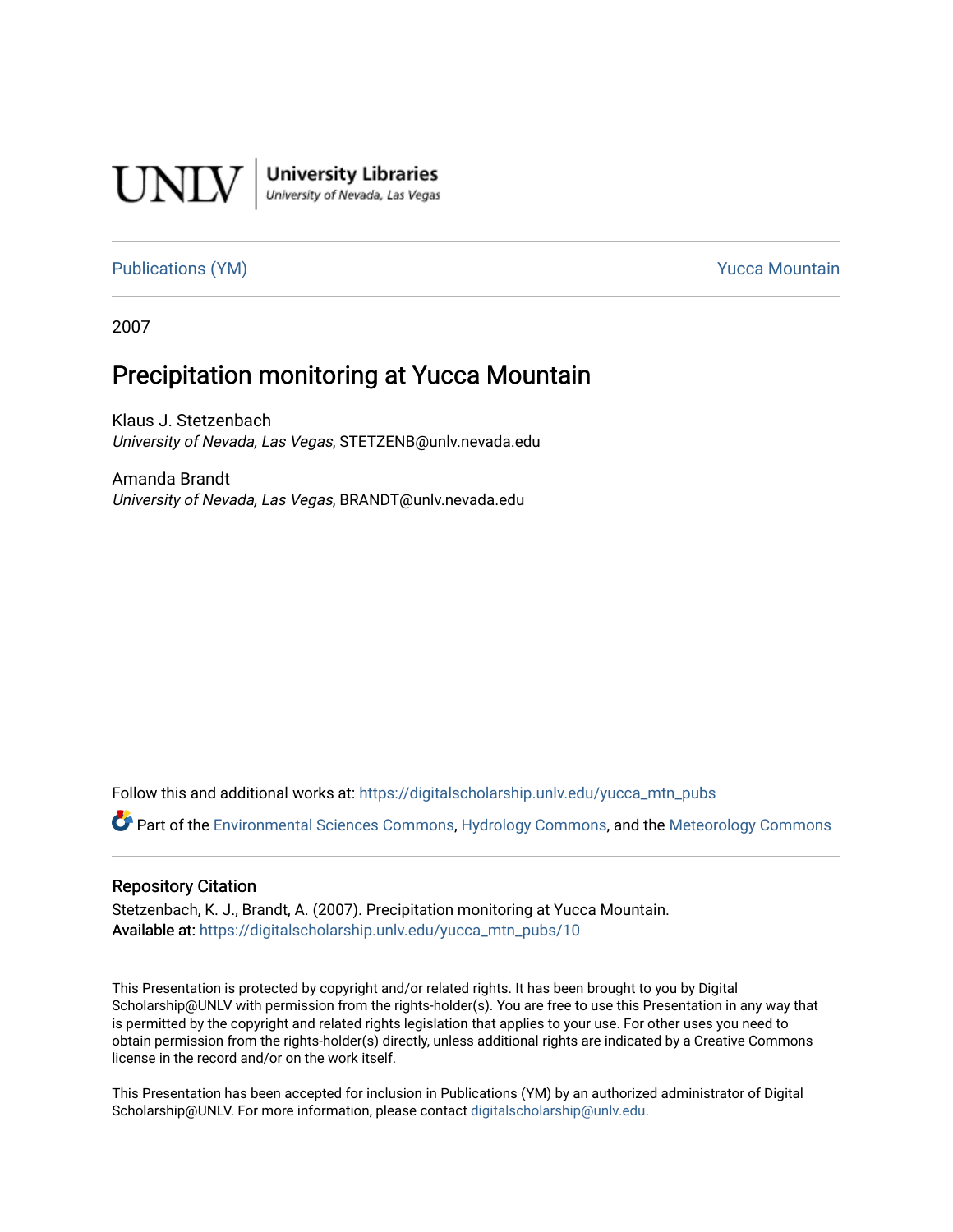



# **Precipitation Monitoring at** Yucca Mountain Yucca MountainTask ORD-FY04-007

P.I. Klaus Stetzenbach

Presented by: Amanda Brandt Harry Reid Center for Environmental Studies 4505 Maryland Pky, M/S 4009 Las Vegas, NV 89154-4009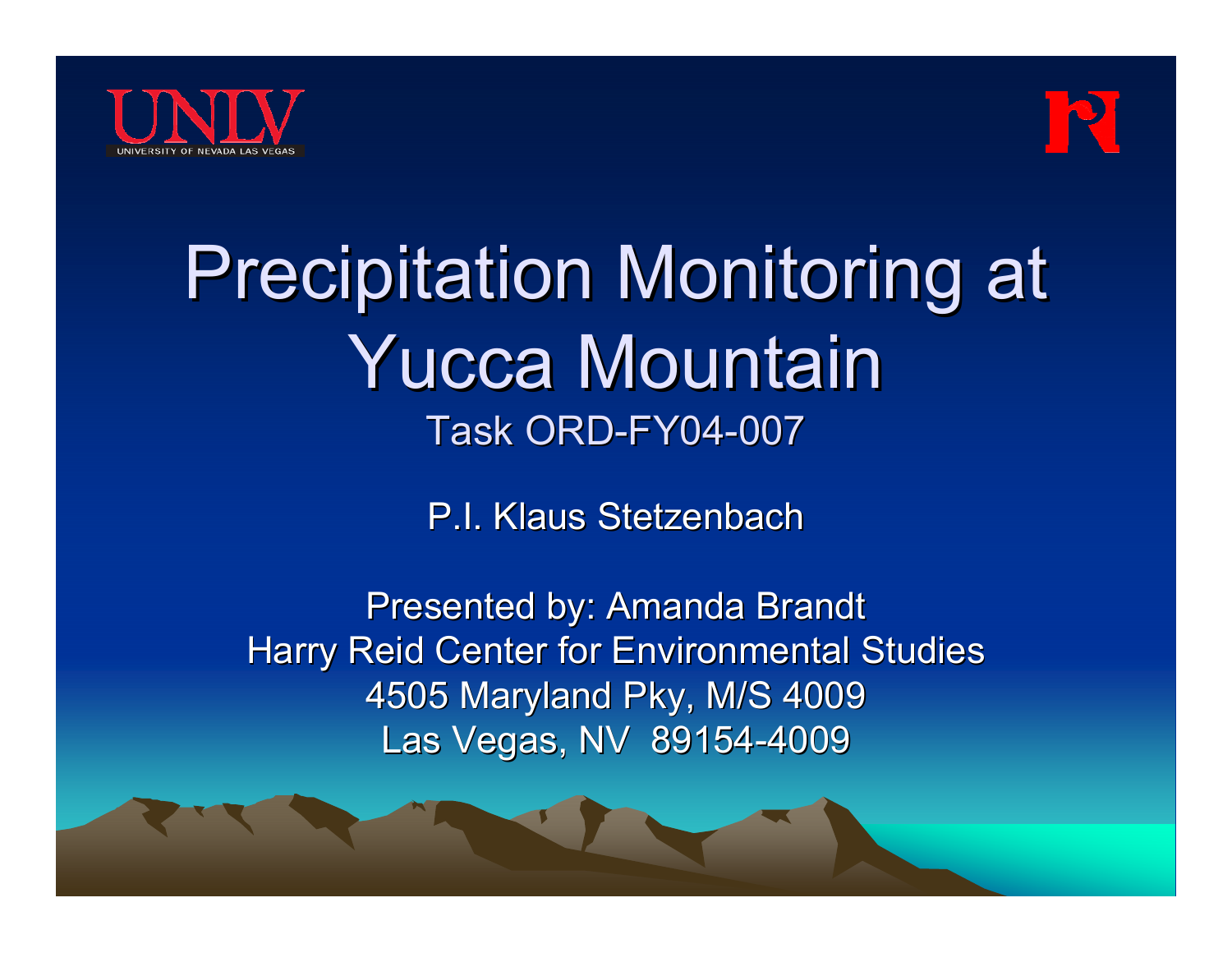### **Introduction Introduction**

 $\Box$ **Objectives** 

- $\blacksquare$ Status of the Task to Date
- **Network Overview/ Equipment**
- $\Box$ Data Trends
- **Uses and Collaborative Projects** 
	- $\blacksquare$  Spatial Interpolation of YM Rainfall
	- $\blacksquare$  Storm Event Analysis
	- $\blacksquare$  Shallow Groundwater Response to Rainfall
	- $\blacksquare$  UE29a1 Water Level Response to Barometric Pressure Fluctuation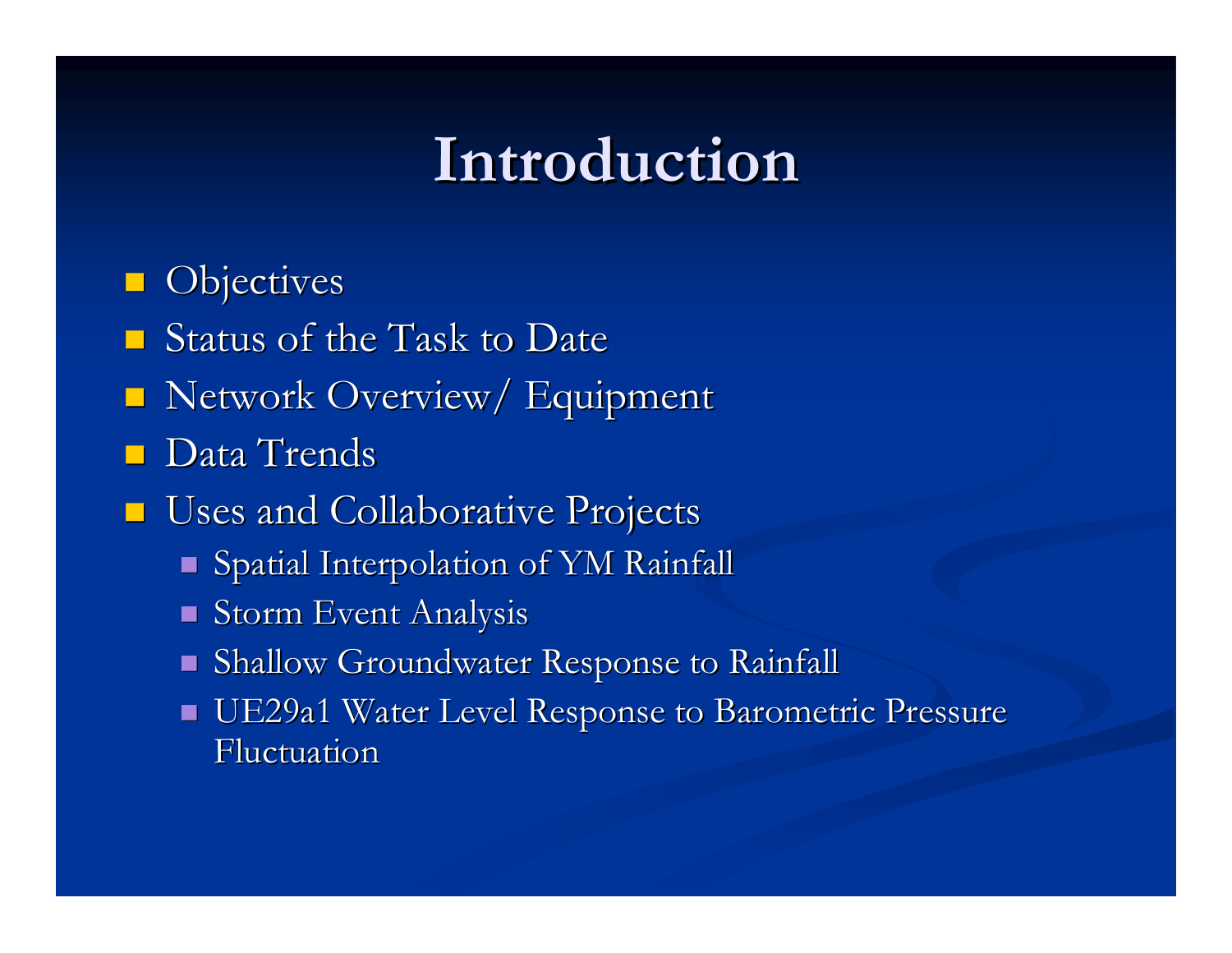### **Status of Task 7 Status of Task 7**

### **OBJECTIVE OBJECTIVE**

 $\blacksquare$  To obtain a continuous, accurate record of precipitation in the vicinity of Yucca Mountain

### **CURRENT STATUS OF TASK 7 CURRENT STATUS OF TASK 7**

- $\Box$ Gontinuous record from  $1/1/2001$ . <u>– Listo Listo Listo Listo Listo Listo Listo Listo Listo Listo Listo Listo Listo Listo Listo Listo Listo Listo </u>  $-12/31/2005$  & all supporting documentation submitted to TDA in compliance with QA requirements
- $-1/1/2006$  ·  $-$  12/31/2006 currently being compiled and reviewed
- $\Box$ All milestones to date met on or before schedule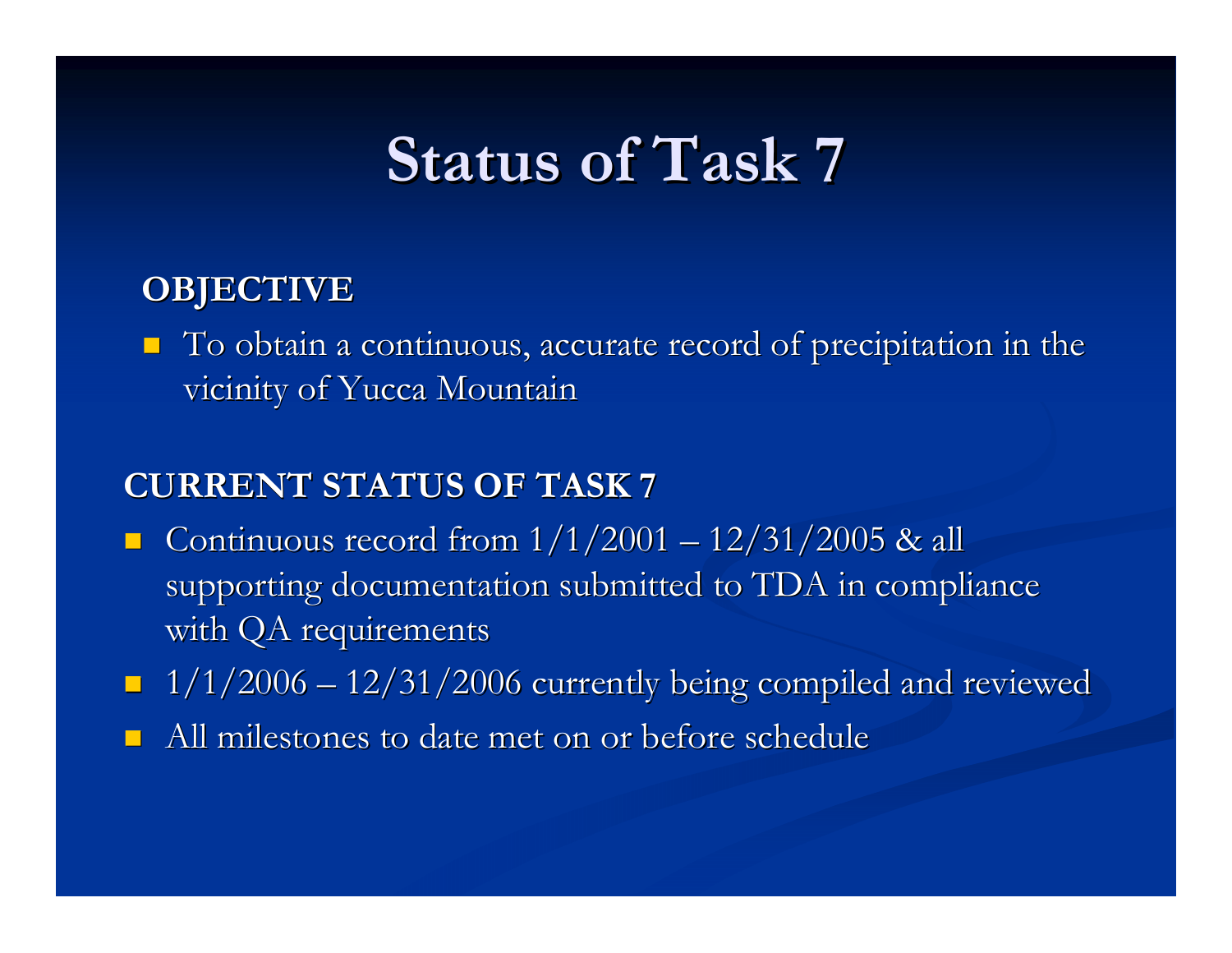### **Precipitation Monitoring Precipitation Monitoring Network Overview Network Overview**

SW VH-1

- $\blacksquare$  Operated by HRC since 2001
- $\blacksquare$  19 sites covering 38 mi<sup>2</sup>
- $\Box$  2 new sites at north end of Yucca Mountain Crest and north end of Forty Mile Wash
- **Gauge elevation:** 3281 – 5120 ft



UE-29 a #1 UF-29 UZN #9

702) 895-3382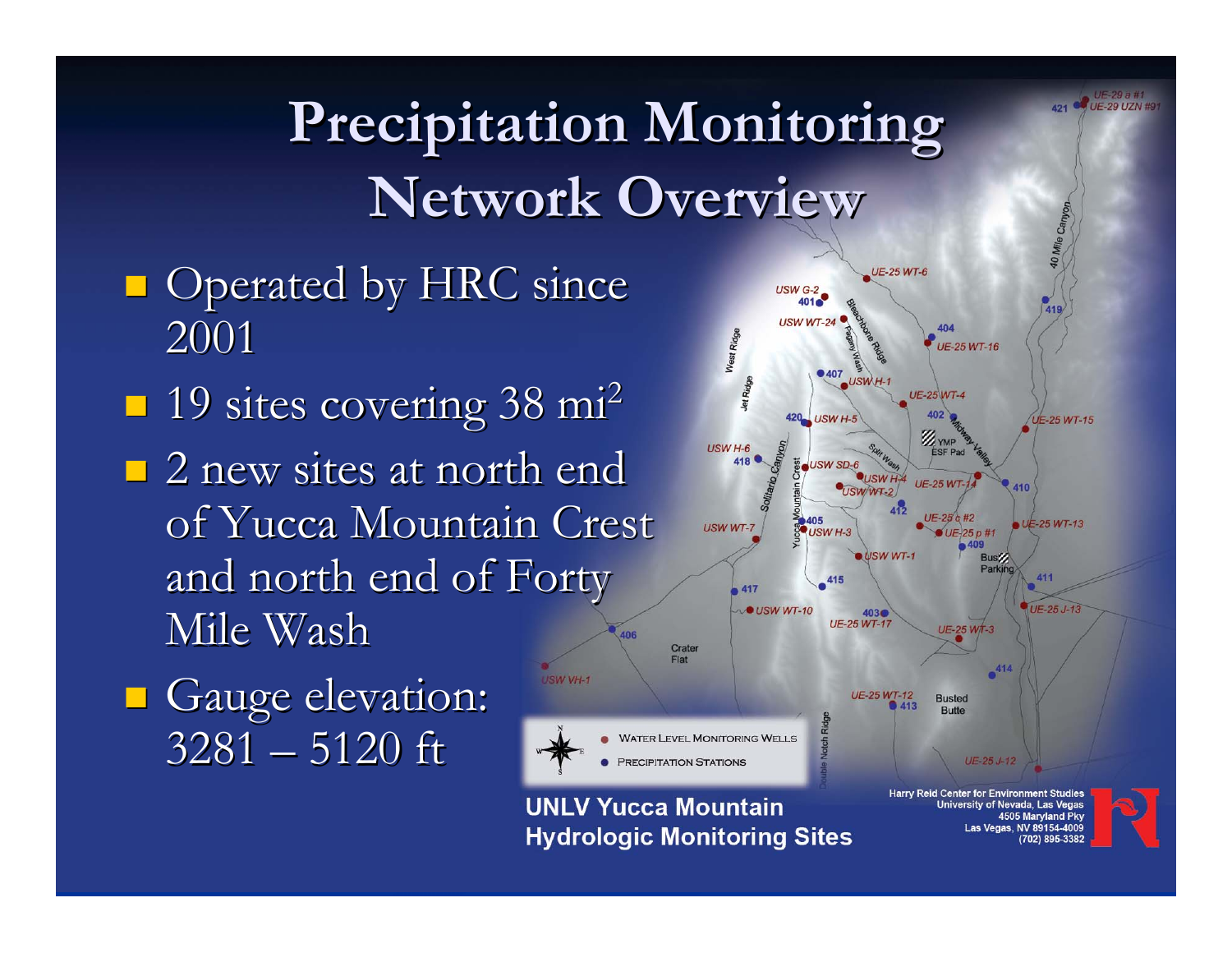# **Precipitation Monitoring Equipment Equipment**

### **17 original sites:**

- $\textcolor{red}{\bullet}$  Qualimetrics rain gauge
- $\textcolor{red}{\bullet}$  Datalogger, backup storage module & power supply module & power supply

#### $\blacksquare$ Heated gauge sites:

- $\blacksquare$  Hydrologic Services LP TB-3 rain gauge
- $\mathbb{R}^2$ Temperature sensor
- **Pressure Transmitter**
- $\blacksquare$ Datalogger, backup storage module & power supply module & power supply

#### $\mathcal{L}$ Quality Assurance

- Resolution:  $0.01$  in  $(0.254 \text{ mm})$
- $\blacksquare$  Accuracy:  $+/$ -  $10\%$
- $\blacksquare$  $\blacksquare$  Range:  $0$   $\cdot$ — 28 in (0-700mm)/hr
- $\blacksquare$  Heater : 14 °F to 40 °F

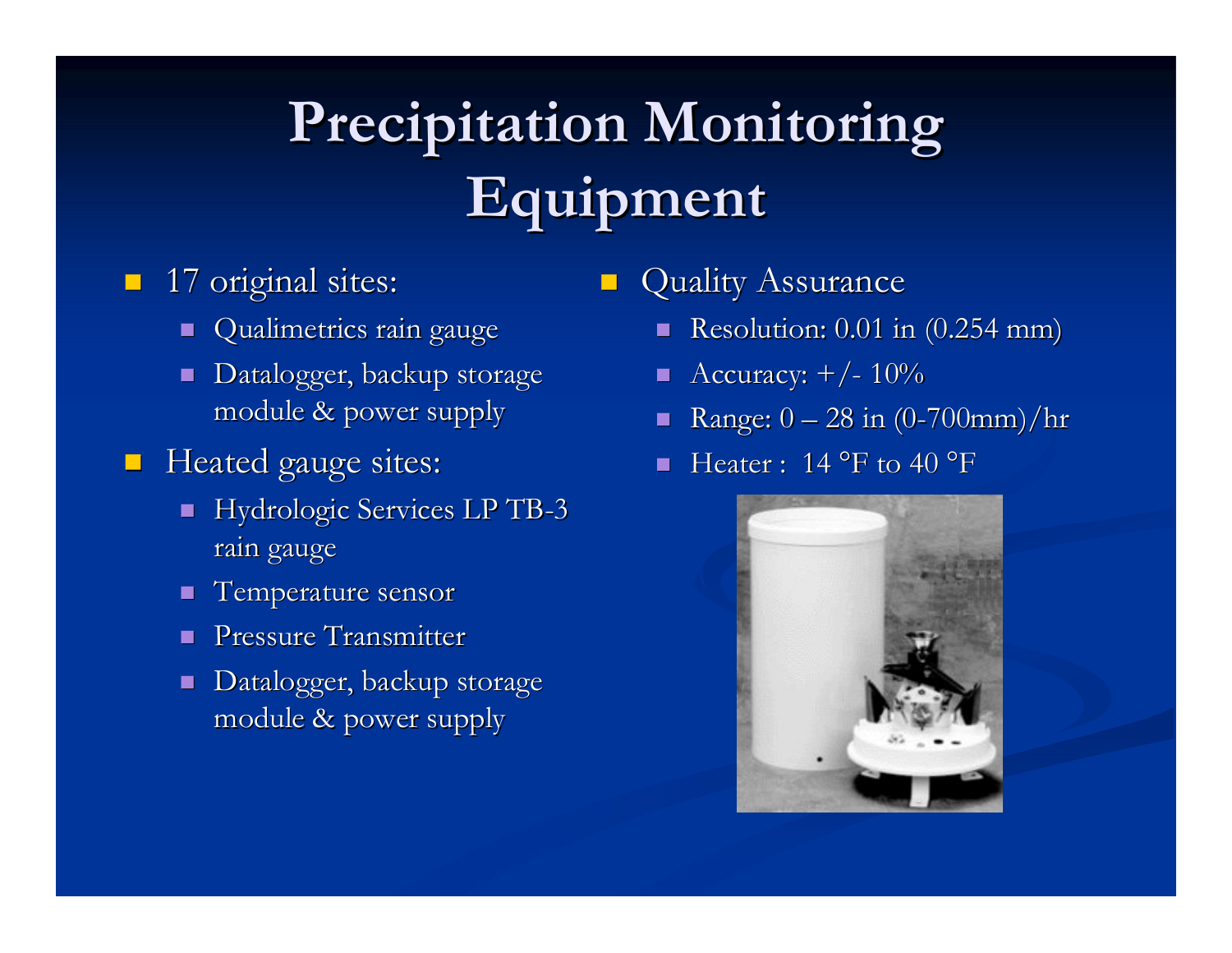## **Yucca Mountain Preliminary Precipitation Data Precipitation Data**

#### П Winter frontal storms:

- **Regional in scale**
- $\blacksquare$  Measurable at multiple locations
- $\mathbf{r}$ Longer duration

#### $\blacksquare$ Summer (monsoon) events:

- **Localized**
- $\mathbf{r}$ High intensity, shorter duration

### **Seasonal Precipitation**



**Winter Precip (10/1 - 03/31)** ■ Summer Precip (04/01 - 09/31)

**Water Year**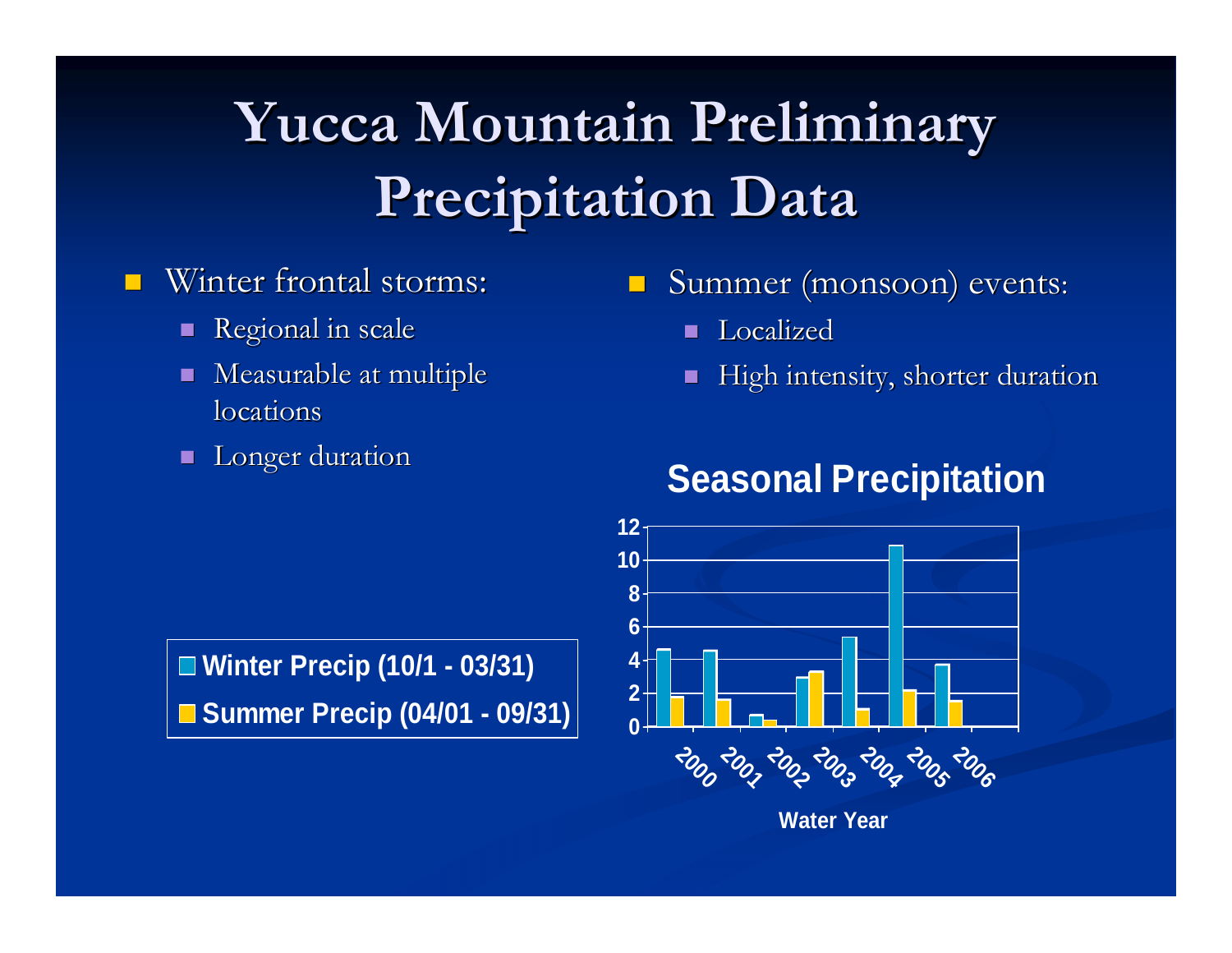# **Yucca Mountain Preliminary Yucca Mountain Preliminary Precipitation Data Precipitation Data**

|                                                                | 1999/<br>2000 | 2000/<br>2001 | 2001/<br>2002 | 2002/<br>2003 | 2003/<br>2004 | 2004/<br>2005 | 2005/<br>2006 |
|----------------------------------------------------------------|---------------|---------------|---------------|---------------|---------------|---------------|---------------|
| <b>Average Annual</b><br><b>Rainfall by Water</b><br>Year (in) | 6.38          | 6.16          | 1.11          | 6.30          | 6.42          | 13.09         | 5.22          |
| <b>Median Annual</b><br><b>Rainfall by Water</b><br>Year (in)  | 6.31          | 6.07          | 1.06          | 6.26          | 6.57          | 12.79         | 5.47          |
| <b>Min</b>                                                     | 4.02          | 2.47          | 0.56          | 3.29          | 2.68          | 9.31          | 3.63          |
| <b>Max</b>                                                     | 8.08          | 9.28          | 1.84          | 7.95          | 9.25          | 18.30         | 6.75          |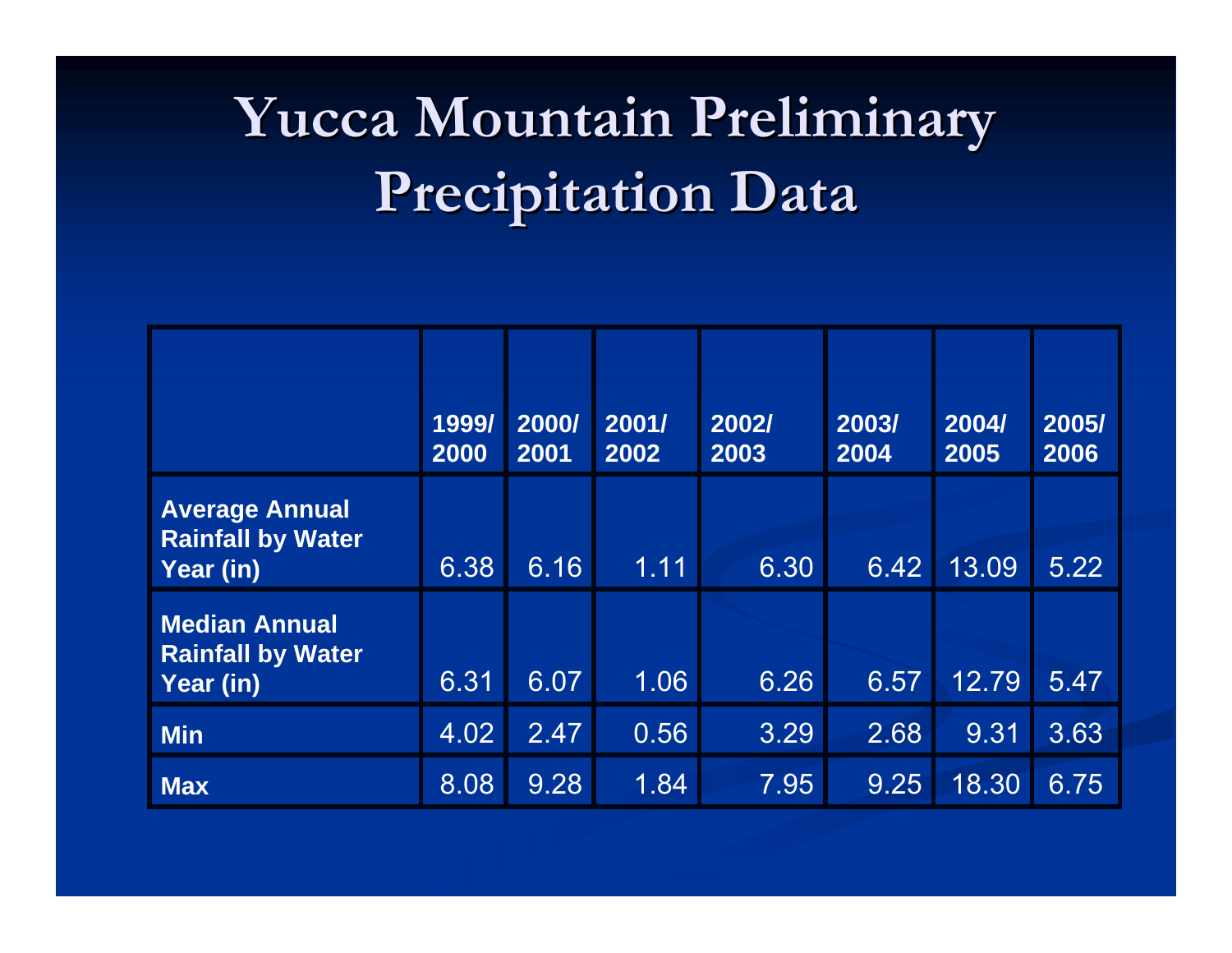# **Yucca Mountain Precipitation Data Yucca Mountain Precipitation Data Spatial Interpolation Spatial Interpolation**

### **Inverse Distance**



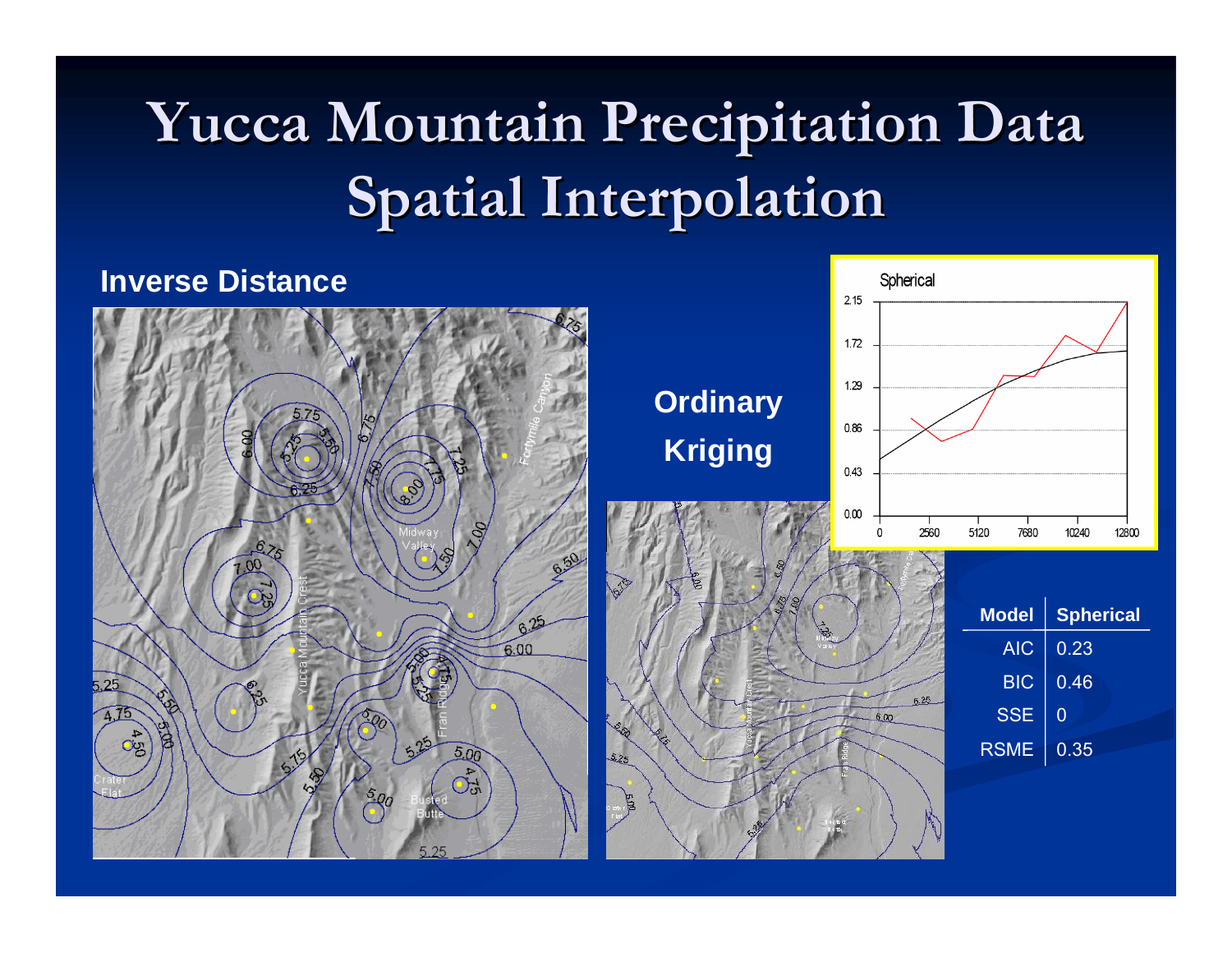# **Yucca Mountain Precipitation Data Yucca Mountain Precipitation Data Spatial Interpolation Spatial Interpolation**

 $\sum_{i=1}^{\infty}$ 

**Average Annual Precipitation** 

- $\blacksquare$  Precipitation  $\cdot$ – elevation relationship: Weak correlation
	- $\blacksquare$  Small coverage area
	- $\blacksquare$  Localized nature of arid region rainfall
	- $\blacksquare$  More complex topographic and seasonal effects

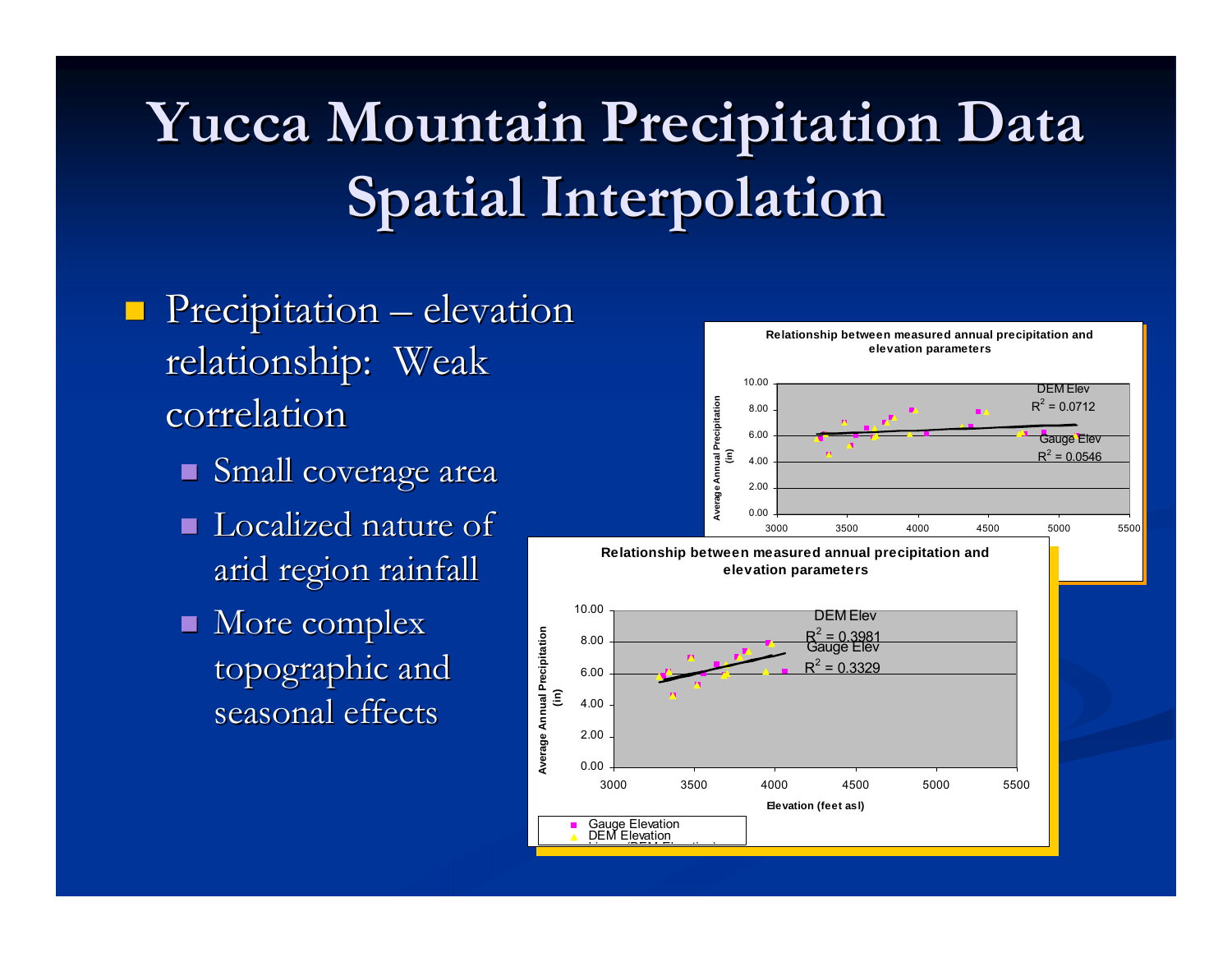## **Storm Event Analysis Preliminary Data Preliminary Data**

- $\blacksquare$ ■ Storm Event:  $\geq 0.01$  in/ 24-hour period
- $\blacksquare$ Useful for understanding environmental responses to precipitation events

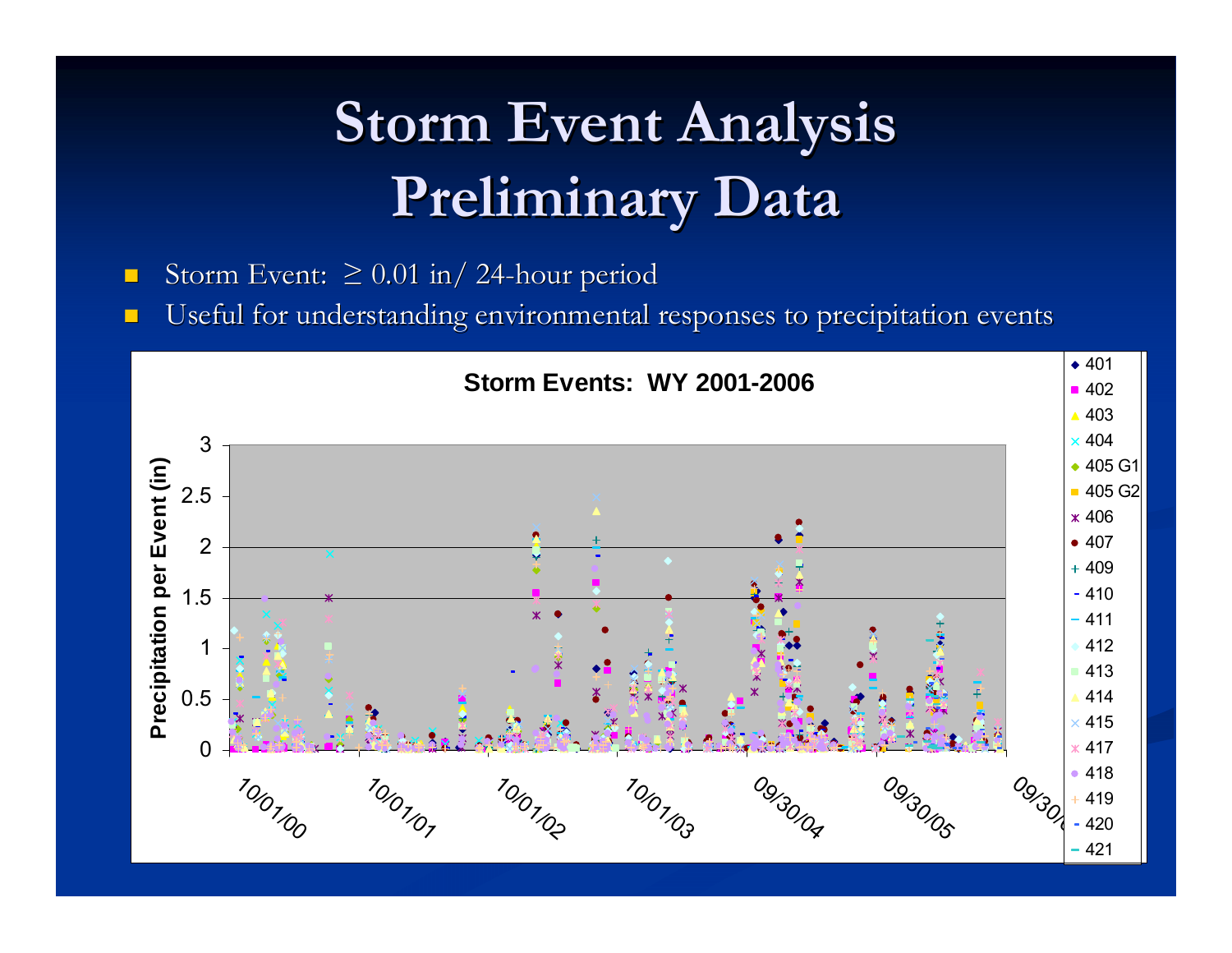## **Storm Event/ Shallow Ground Water Response Ground Water Response**

**Precipitation Events and UE29a1 Water Level Data**

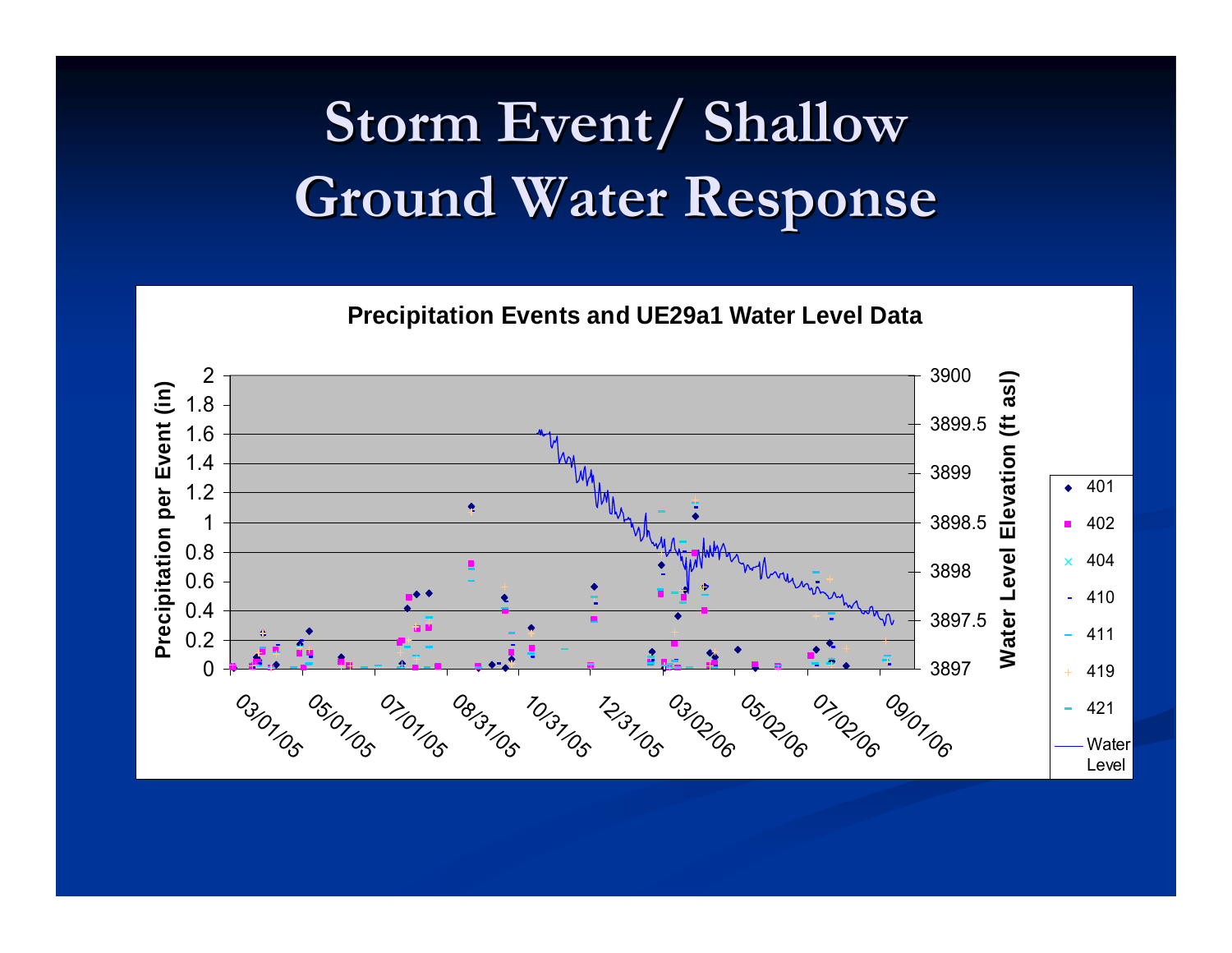## **Barometric Pressure Effects on Groundwater Groundwater**

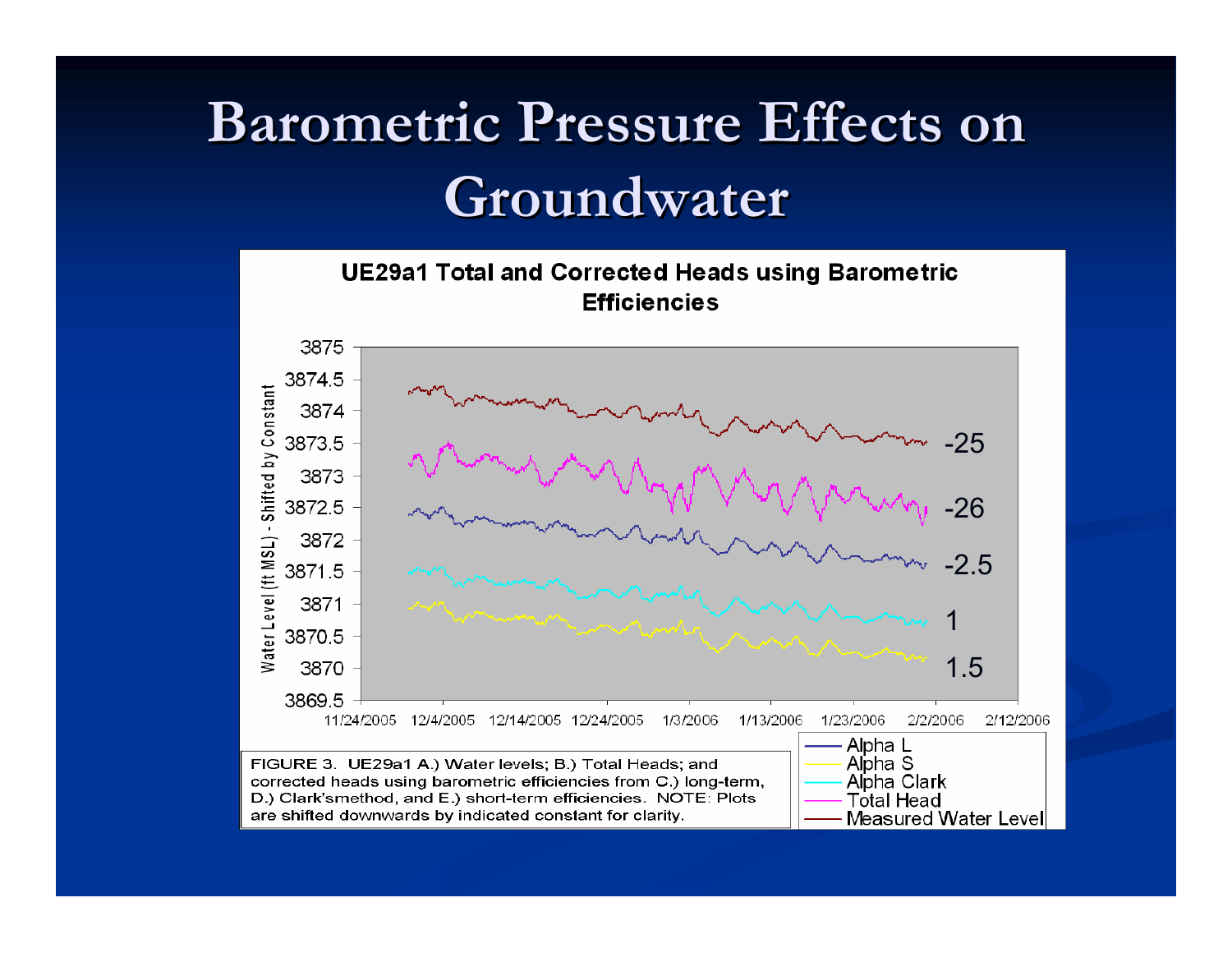## **Barometric Pressure Effects on Groundwater Groundwater**

| <b>Barometric Efficiencies for UE29a1 Data</b><br>(Expected Value ± One Standard Error) |                                 |                  |                                 |             |  |  |  |
|-----------------------------------------------------------------------------------------|---------------------------------|------------------|---------------------------------|-------------|--|--|--|
|                                                                                         | Clark's<br><b>Method</b>        |                  |                                 |             |  |  |  |
| $\alpha_{\rm L}$                                                                        | <b>Standard</b><br><b>Error</b> | $\alpha_{\rm g}$ | <b>Standard</b><br><b>Error</b> | $a_{\rm c}$ |  |  |  |
| 0.173614                                                                                | 士<br>0.010059                   | 0.00508<br>2     | $\pm 0.008091$                  | 0.006812    |  |  |  |

**Multiple Regression Barometric Pressure Response Function for UE29a1**





FIGURE 1: Summary of three types of barometric pressure response functions: Confined aquifer, Unconfined aquifer, and borehole storage/ skin effects.

FIGURE 2: Regression coefficients for each lag time indicate UE29a1 displays response patterns associated with rapid response of an unconfined aquifer, trending toward a constant response after 10 hours.